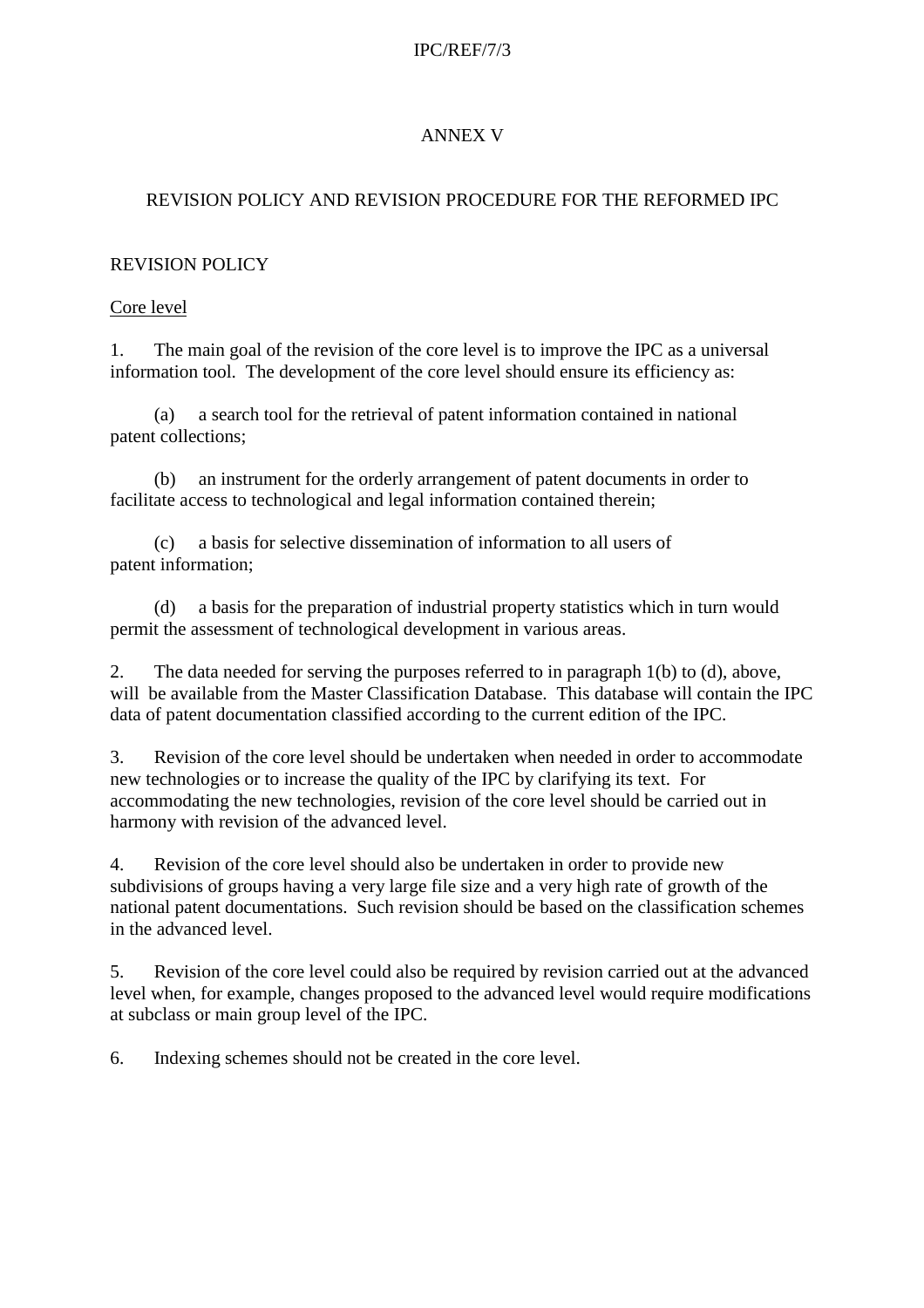#### Advanced level

7. The main goal of the revision of the advanced level is to improve the IPC as an effective search tool for the retrieval of patent information contained in large international patent collections. The development of the advanced level is also to ensure its efficiency as a tool for investigating the state of the art in given fields of technology.

8. Revision of the advanced level should be undertaken when needed in order to accommodate the IPC to the excessive file size and high rate of growth of the PCT minimum documentation classified in IPC groups of the advanced level, to change the classification structure in areas where it has become inefficient for searching or to increase the quality of the advanced level by clarifying the text of the IPC.

9. The possibility of meeting the search needs in a certain area of the IPC by another search technique, for example, text searching, should be taken into consideration before commencing revision of the advanced level in that area.

10. Indexing schemes, associated with respective classification schemes, could be created in the advanced level, where desirable for efficient searching.

### REVISION PROCEDURE

11. A new revision procedure for the reformed IPC will be supported by a modern IPC management system. To this end, the International Bureau has carried out its IBIS project aimed at the modernization of the former IPC Information System (IPCIS) and the establishment of an Internet-based, open IPC management system which will incorporate new features resulting from the IPC reform and which includes the advanced IPC electronic forum. Industrial property offices, when proposing amendments to the IPC, will be authorized to directly introduce the proposed amendments in the IPC, namely, in the discussion view of the IPC which will be available on the WIPO Web site. The amendments then could be incorporated into the current version of the IPC.

12. The preliminary testing of the proposed amendments to the IPC by an office-proponent should be a prerequisite for submitting a revision proposal. In respect of revision proposals which are concerned with the transfer of subject matter to new or existing classification places, the testing should include carrying out reclassification of at least 10% of the search file concerned.

#### Core level

13. The revision procedure should be initiated by the International Bureau which should regularly invite members of the IPC Committee of Experts and the intergovernmental organizations referred to in Article 5(2) of the Strasbourg Agreement to submit proposals for amendments to the core level in accordance with the revision criteria for the core level which are defined in paragraph 14, below.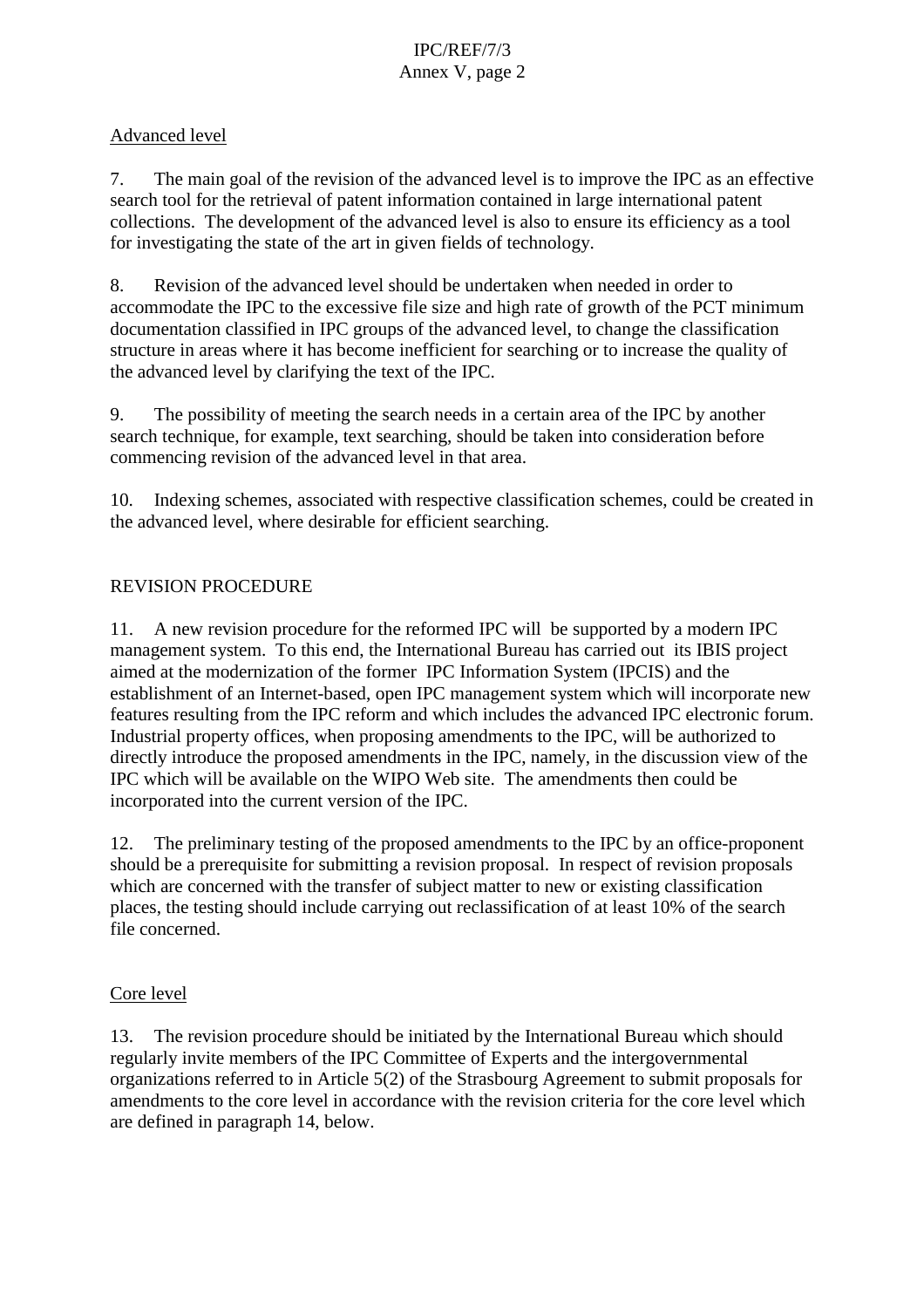14. The revision proposals for the core level could relate to one or more of the following categories:

(a) X-notations;

(b) Creation of IPC places covering new technologies for which no distinct place in the IPC exists;

(c) Clarification of wordings in order to improve consistency in classifying or to avoid overlap with other places of the IPC;

(d) Subdivision of IPC groups having a very large file size and a very high rate of growth of the national patent documentation;

(e) Modifications required by revision changes to the advanced level.

15. Any revision proposal should be accompanied by a revision request explaining the reasons for the revision and indicating to which of the revision categories the proposal relates. The revision request should also contain the numerical data concerning the file size and rate of growth for the Category-d proposals (see paragraph 14, above), citations of patent documents illustrating proposed new groups and information on the testing of the proposal.

16. The revision proposal should be posted on the WIPO IPC Web site (discussion view of the IPC) and the revision request should be submitted to the IPC electronic forum.

17. If an office is not in a position to prepare a revision proposal but wishes to solve a classification problem in the IPC, it can submit only the revision request to the IPC electronic forum. Such a request should explain the reasons for its submission and indicate that the revision proposal cannot be elaborated by an office-proponent. The elaboration of the proposal will then be entrusted to an office-rapporteur if the revision request is accepted to the revision program.

18. The International Bureau should forward the revision requests and proposals for consideration by the IPC Revision Working Group

19. The IPC Revision Working Group should evaluate all requests to ensure that they comply with the revision policy and the revision criteria laid down by the Committee, determine the need for them and their priority. Revision requests approved by the Working Group should be included in the IPC core level revision program. For each approved request, a project file should be created. The Working Group should establish time frames for individual actions on the project (comments, rapporteur report) and should appoint an office-rapporteur.

20. The offices-rapporteurs should be responsible for organizing discussions on the project through the IPC electronic forum, taking decisions as to when the project should be submitted for consideration by the Working Group and preparing the rapporteur report. The objective of the rapporteurs should be to accomplish as much work as possible by electronic communication, so that the project could basically be approved, in one of the authentic language versions, at a single session of the Working Group. Rapporteur's proposals should be posted on the WIPO IPC Web site (discussion view).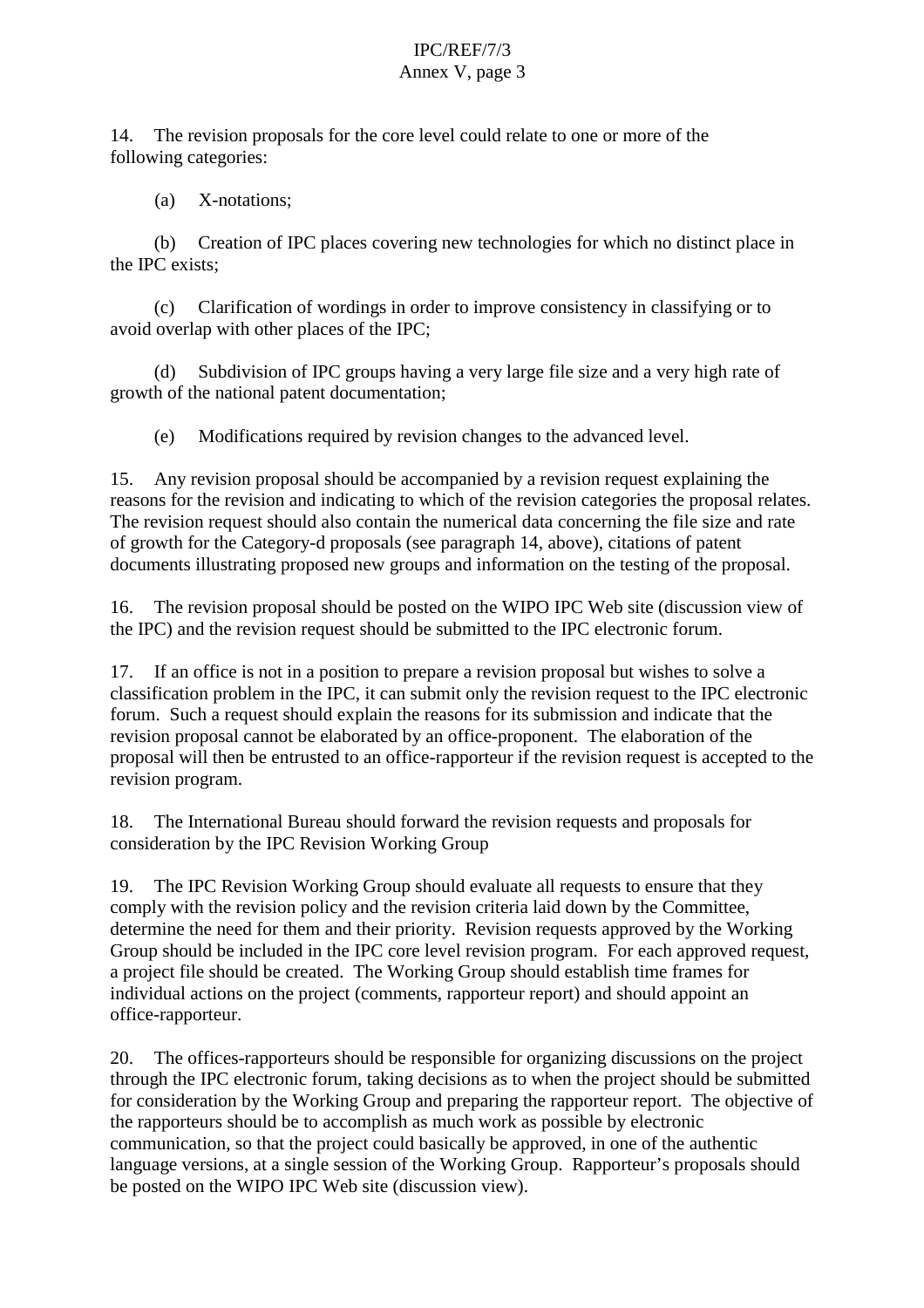21. When amendments to the core level are approved by the Working Group in one of the authentic language versions, a volunteering office should prepare respective amendments in the other authentic language version. Upon completion of the project in both language versions, the amendments should be forwarded for adoption to the Committee. Endorsed amendments should be included in the next edition of the IPC.

#### Advanced level

22. Revision of the advanced level should be carried out through an accelerated procedure in order to provide conditions for the quick accommodation of the advanced level to changing search needs. All member States of the IPC Union and the intergovernmental organizations referred to in Article 5(2) of the Strasbourg Agreement are authorized to submit proposals for amendments to the advanced level in accordance with the revision criteria for the advanced level which are defined in paragraph 23, below.

23. The revision proposal for the advanced level could relate to one or more of the following categories:

(a) Subdivision of IPC groups having an excessive file size and a high rate of growth of the PCT minimum documentation;

(b) Change of the classification structure where it has become inefficient for searching;

(c) Clarification of wordings in order to improve consistency in classifying or to avoid overlap with other places of the IPC.

24. For each group proposed to be subdivided, either the file should contain at least an average of 200 patent documents of the PCT minimum documentation (with one document per patent family) or the rate of growth of the PCT minimum documentation should be at least 50 patent documents for the most recent year for which statistics are considered.

25. When proposing new groups, it should be expected that as an average 50-100 patent documents (with one document per patent family) from the PCT minimum documentation should be covered by each such new group.

26. The quantitative criteria indicated in paragraphs 24 and 25, above, should be applied in a flexible manner and the IPC Special Subcommittee, when considering revision proposals, is authorized to depart from these criteria when this is justified by cost/benefit reasons.

27. As the core level of the IPC should be stable, proposed amendments to the advanced level should be compatible with the core level and should not imply modifications to the relevant parts of the core level without good reason. If such modifications are necessary, they should be treated in accordance with the revision procedure for the core level.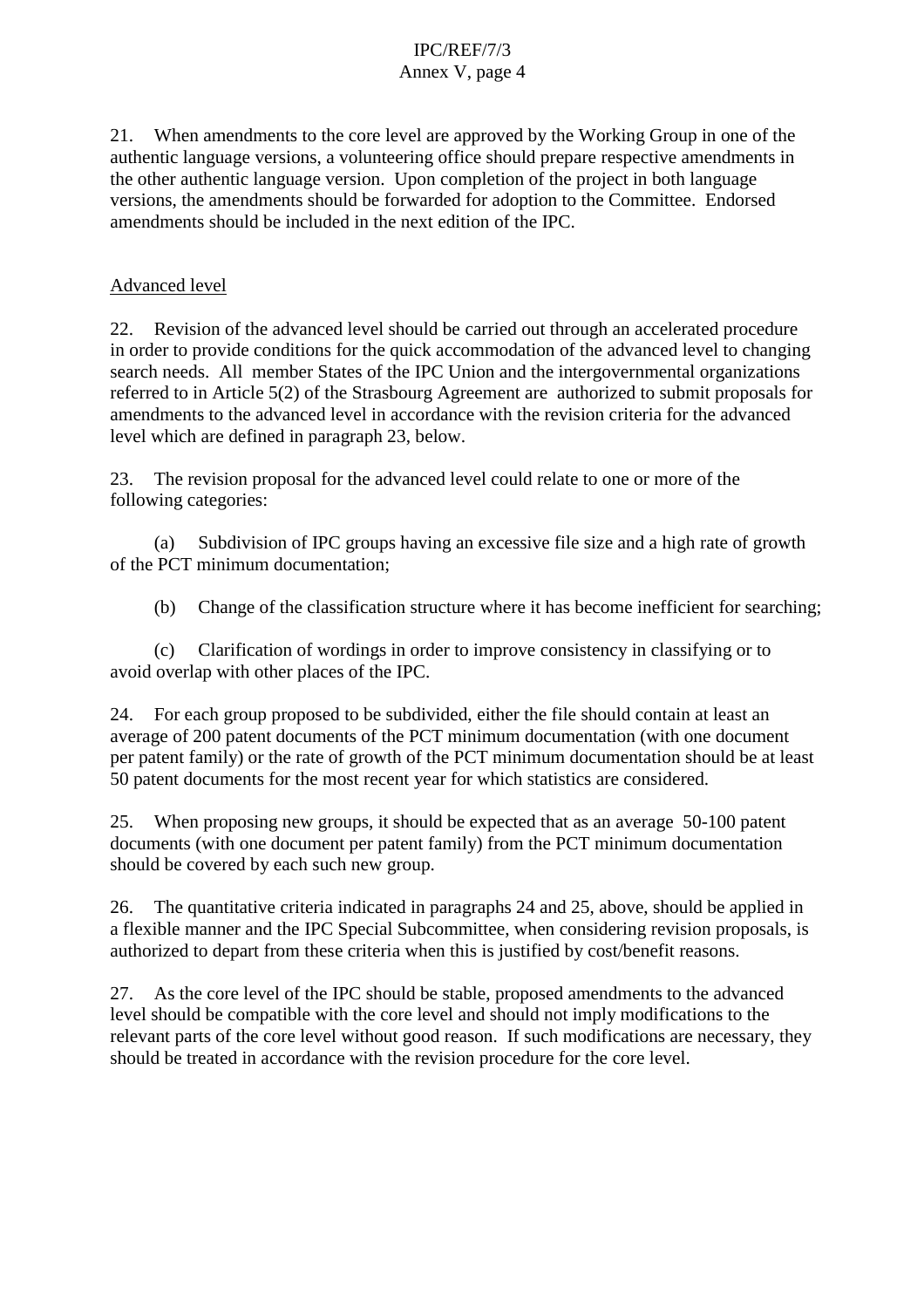28. Any revision proposal should be accompanied by a revision request explaining the reasons for the revision and indicating to which of the revision categories the proposal relates. The revision request should also contain the numerical data concerning the file size and rate of growth of the PCT minimum documentation for the Category-a proposals (see paragraph 23, above), citations of patent documents illustrating proposed new groups and information on the testing of the proposal. The revision proposal should be posted on the WIPO IPC Web site (discussion view of the IPC) and the revision request should be submitted to the IPC electronic forum.

29. The International Bureau should forward the revision requests and proposals for consideration by the IPC Special Subcommittee which should be established by the Committee of Experts for supervision of the revision of the advanced level.

30. The composition of the Special Subcommittee will be determined by the Committee of Experts and reconsidered every three years. An industrial property office may be elected to the Special Subcommittee if it assumes responsibility to do at least 20% of the total reclassification work in respect of the PCT minimum documentation in the following three years.

31. The Special Subcommittee should deliver reports at least once a year to the Committee of Experts on the work carried out, which results should be reviewed by the Committee of Experts and, if needed, necessary corrections should be made.

32. The mandate of the Special Subcommittee should include evaluation of revision requests for the advanced level to ensure that they comply with the revision policy and the revision criteria laid down by the Committee and taking decisions with regard to the discussion of the proposed amendments. The Special Subcommittee should conduct its work using electronic communication whenever possible.

33. Revision requests approved by the Special Subcommittee should be included in the IPC advanced level revision program. For each approved request, a project number should be assigned. The Special Subcommittee should appoint an office-rapporteur for each project.

34. Within two months after approval of the request, industrial property offices could submit comments thereon on the IPC electronic forum. If no comments are submitted within that period, the amendments should be considered as approved and should be incorporated by the International Bureau in the advanced level of the IPC.

35. If comments are submitted on the proposed amendments, the Rapporteur should, within one month, post the Rapporteur's proposal, taking account of the comments, or to submit reasons for rejecting the comments. When posting the Rapporteur's proposal, the Rapporteur could request additional comments from interested offices. For submitting additional comments and preparing the revised Rapporteur's proposal, one-month periods should apply.

36. If no additional comments are requested by the Rapporteur, the Rapporteur's proposal should be considered and approved by the Special Subcommittee. Upon approval of the amendments in one of the authentic language versions, they should be incorporated by the International Bureau in the advanced level.